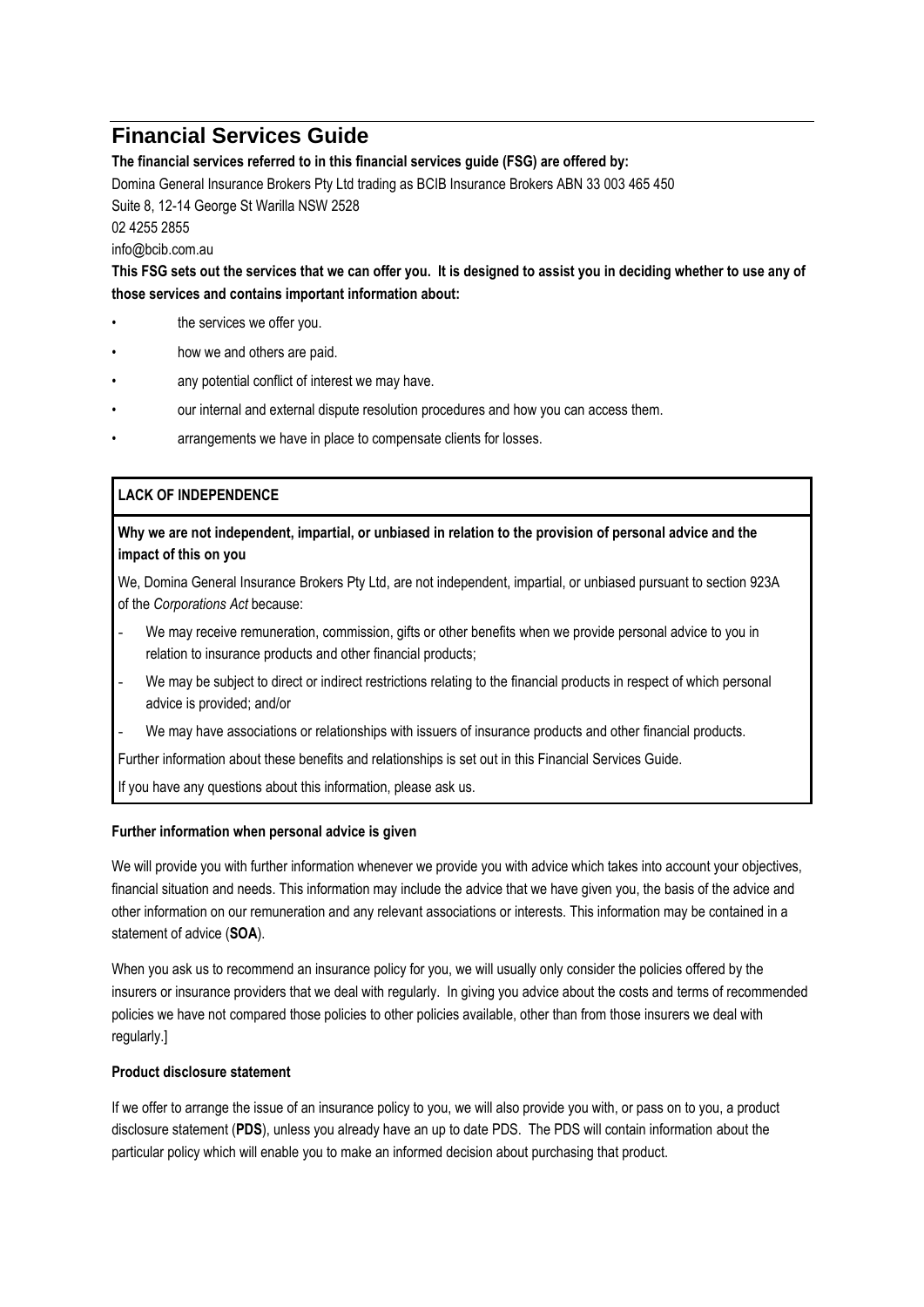| From when does this FSG<br>apply?                                                                                                                          | This FSG applies from 16 <sup>th</sup> December 2021 and remains valid unless a<br>further FSG is issued to replace it. We may give you a supplementary FSG.<br>It will not replace this FSG but will cover services not covered by this FSG.                                                                                                                                                                                                                                                                                                                                               |  |  |
|------------------------------------------------------------------------------------------------------------------------------------------------------------|---------------------------------------------------------------------------------------------------------------------------------------------------------------------------------------------------------------------------------------------------------------------------------------------------------------------------------------------------------------------------------------------------------------------------------------------------------------------------------------------------------------------------------------------------------------------------------------------|--|--|
| How can I instruct you?                                                                                                                                    | You can contact us to give us instructions by post, phone, fax or email on<br>the contact number or details mentioned on page 1 of this FSG.                                                                                                                                                                                                                                                                                                                                                                                                                                                |  |  |
| Who is responsible for the<br>financial services provided?                                                                                                 | Domina General Insurance Brokers Pty Ltd is responsible for the financial<br>services that will be provided to you, or through you to your family members,<br>including the distribution of this FSG.                                                                                                                                                                                                                                                                                                                                                                                       |  |  |
|                                                                                                                                                            | Domina General Insurance Brokers Pty Ltd holds a current Australian<br>Financial Services Licensee no:238353. The contact details for Domina<br>General Insurance Brokers Pty Ltd are on the front of this FSG.                                                                                                                                                                                                                                                                                                                                                                             |  |  |
| <b>What kinds of financial services</b><br>are you authorised to provide to<br>me and what kinds of financial<br>product/s do those services<br>relate to? | Domina General Insurance Brokers Pty Ltd is authorised to issue, advise<br>and deal in general insurance products to wholesale and retail clients. We<br>will do this for you as your broker unless we tell you otherwise. Sometimes<br>we will act under a binder or agency from the insurer. When we act under a<br>binder or agency we will be acting as the agent of the insurer. This means<br>that we represent and act for the insurer, not for you. We will tell you when<br>we act under a binder or agency to arrange your insurance or advise you<br>about your insurance needs. |  |  |
| Will I receive tailored advice?                                                                                                                            | Maybe not in all cases. However, we may need information about your<br>personal objectives, details of your current financial situation and any<br>relevant information, so that we can arrange insurance policies for you,<br>issue insurance policies to you, or to give you advice about your insurance<br>needs. We will ask you for the details that we need to know.                                                                                                                                                                                                                  |  |  |
|                                                                                                                                                            | In some cases we will not ask for any of this information. If we do not ask,<br>or if you do not give us all of the information we ask for, any advice you<br>receive may not be appropriate to your needs, objectives and financial<br>situation                                                                                                                                                                                                                                                                                                                                           |  |  |
|                                                                                                                                                            | You should read the warnings contained in any SOA, or any other warnings<br>that we give you, carefully before making any decision about an insurance<br>policy.                                                                                                                                                                                                                                                                                                                                                                                                                            |  |  |
|                                                                                                                                                            | Where we provide you with advice about your insurance arrangements, that<br>advice is current at the time that we give it. We will review your insurance<br>arrangements when you inform us about changes in your circumstances, at<br>the time of any scheduled status review or upon renewal of your insurances.                                                                                                                                                                                                                                                                          |  |  |
| Contractual Liability and your<br>insurance cover                                                                                                          | Many commercial or business contracts contain clauses dealing with your<br>liability (including indemnities or hold harmless clauses). Such clauses may<br>entitle your insurers to reduce cover, or in some cases, refuse to indemnify<br>you at all. You should seek legal advice before signing and accepting<br>contracts. You should inform us of any clauses of this nature before you<br>enter into them.                                                                                                                                                                            |  |  |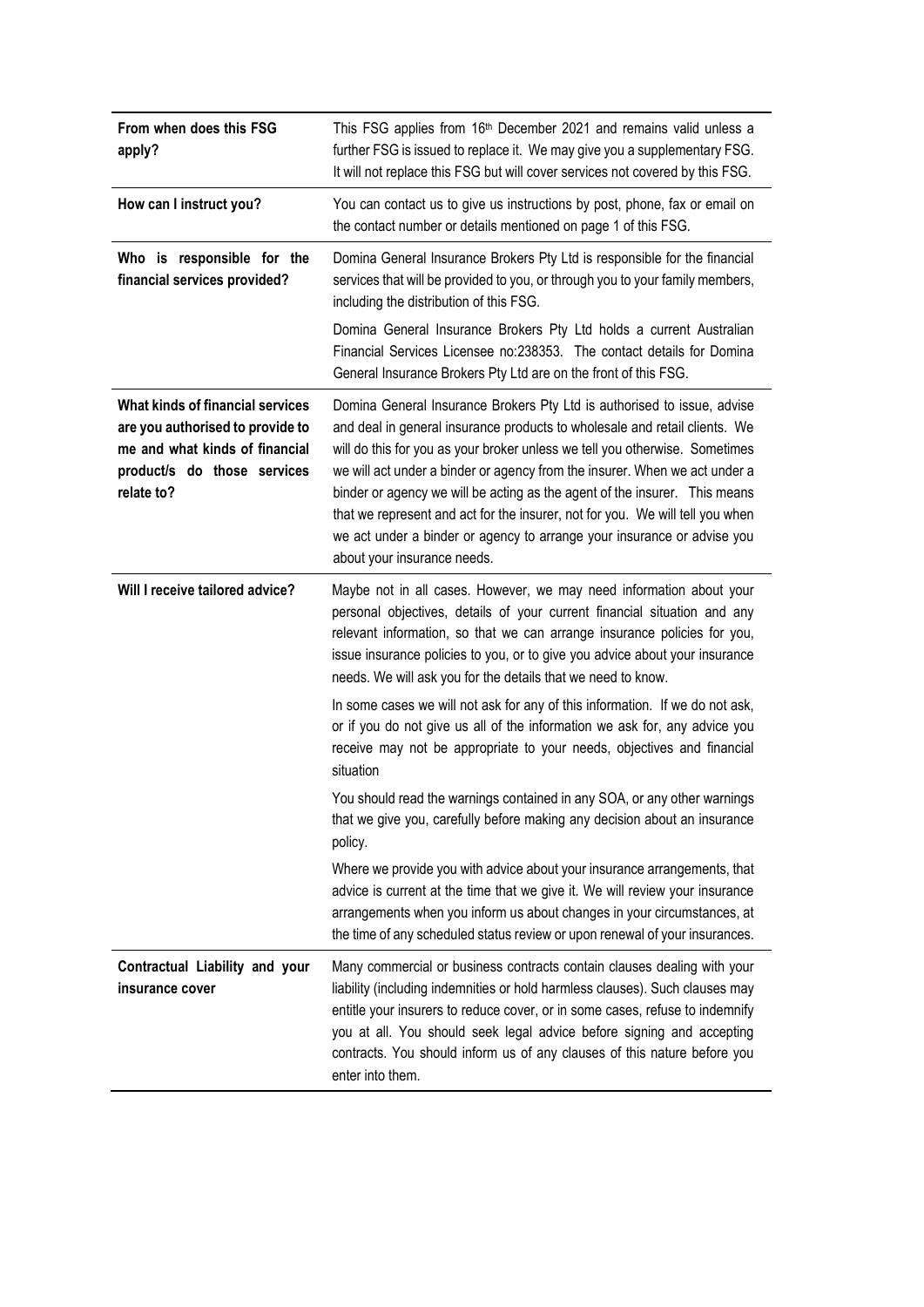| information<br>What<br>do<br>you<br>maintain in my file and can I<br>examine my file? | We maintain a record of your personal profile, including details of insurance<br>policies that we arrange or issue for you. We may also maintain records of<br>any recommendations or advice given to you. We will retain this FSG and<br>any other FSG given to you as well as any SOA or PDS that we give or pass<br>on to you for the period required by law.                                                                                                                                                                                                              |
|---------------------------------------------------------------------------------------|-------------------------------------------------------------------------------------------------------------------------------------------------------------------------------------------------------------------------------------------------------------------------------------------------------------------------------------------------------------------------------------------------------------------------------------------------------------------------------------------------------------------------------------------------------------------------------|
|                                                                                       | We are committed to implementing and promoting a privacy policy, which<br>will ensure the privacy and security of your personal information. A copy of<br>our privacy policy is available on request. A copy is also available on our<br>website, www.bcib.com.au.                                                                                                                                                                                                                                                                                                            |
|                                                                                       | If you wish to look at your file, please ask us. We will make arrangements<br>for you to do so.                                                                                                                                                                                                                                                                                                                                                                                                                                                                               |
| How will I pay for the services<br>provided?                                          | For each insurance product the insurer will charge a premium that includes<br>any relevant taxes, charges and levies. We often receive a payment based<br>on a percentage of this premium (excluding relevant taxes, charges and<br>levies) called commission, which is paid to us by the insurers. However, in<br>some cases we will also charge you a fee. These will all be shown on the<br>invoice that we send you. You can choose to pay by any of the payment<br>methods set out in the invoice. You are required to pay us within the time<br>set out on the invoice. |
|                                                                                       | If there is a refund or reduction of your premium as a result of a cancellation<br>or alteration to a policy, or based on a term of your policy (such as a<br>premium adjustment provision), we will retain any fee we have charged you.<br>We will also retain commission depending on our arrangements with the<br>insurer, or charge you a cancellation fee equal to the reduction in our<br>commission.                                                                                                                                                                   |
|                                                                                       | When you pay us your premium it will be banked into our trust account. We<br>retain the commission from the premium you pay us and remit the balance<br>to the insurer in accordance with our arrangements with the insurer. We will<br>earn interest on the premium while it is in our trust account or we may invest<br>the premium and earn a return. We will retain any interest or return on<br>investment earned on the premium.                                                                                                                                        |

 $\blacksquare$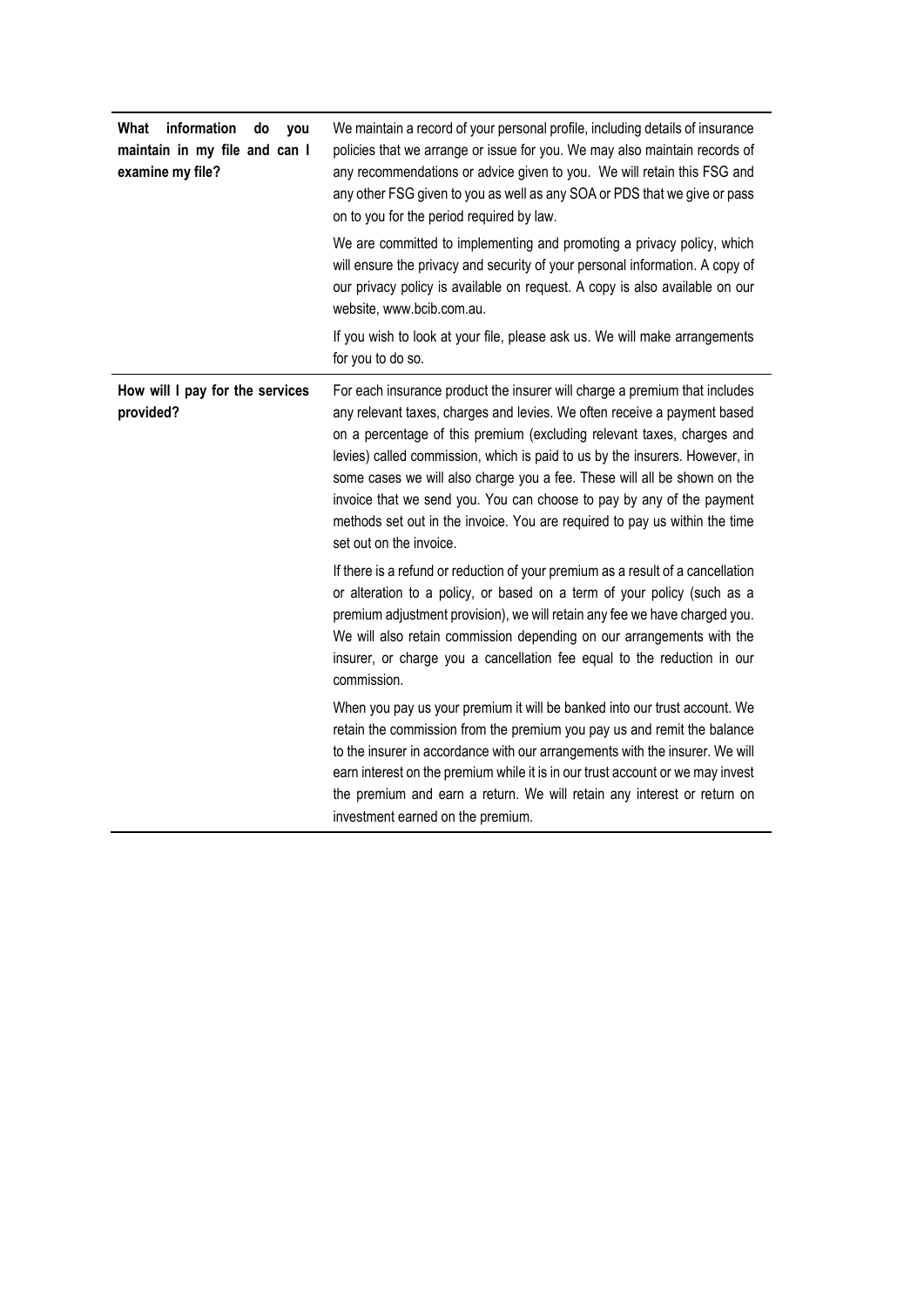**How are any commissions, fees or other benefits calculated for providing the financial services?**

Our commission will be calculated based on the following formula:

#### **X = Y% x P**

In this formula:

 $X =$  our commission

Y% = the percentage commission paid to us by the insurer. Our commission varies between 0% and 27.5%

 $P =$  the amount you pay for any insurance policy (less any government fees or charges included in that amount).

Any fees that we charge you will be in addition to the premium. Fees cover the cost of providing our services.

We do not often pay any commissions, fees or benefits to others who refer you to us or refer us to an insurer. If we do, we will pay commissions to those people out of our commission or fees (not in addition to those amounts), in the range of 5% to 50% of our commission or fees.

Our employees that will assist you with your insurance needs will be paid a market salary.

If we give you personal advice, we will inform you of any fees, commission or other payments we, our associates or anyone referring you to us (or us to any insurer) will receive in relation to the policies that are the subject of the advice.

See below for information on the Steadfast association and commission.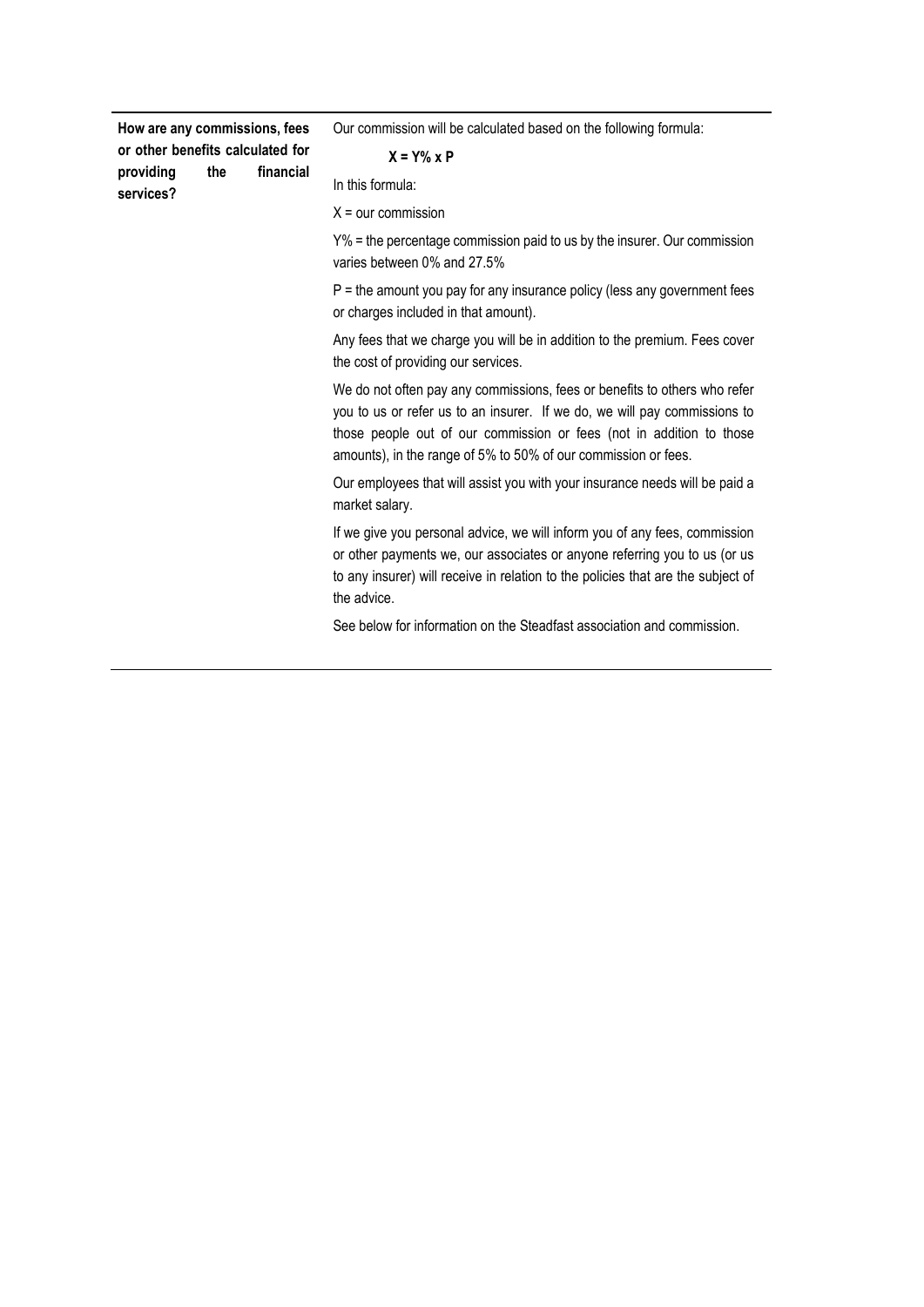**Do you have any relationships or associations with the insurers who issue the insurance policies or any other material relationships?**

Domina General Insurance Brokers Pty Ltd is a Steadfast Group Limited (**Steadfast**) Network Broker and the brokerage company holds shares in Steadfast.

As a Steadfast Network Broker we have access to services including model operating and compliance tools, procedures, manuals and training, legal, technical, banking and recruitment advice and assistance, group insurance arrangements, product comparison and placement support, claims support and group purchasing arrangements. These broker services are either funded by Steadfast, subsidised by Steadfast or available exclusively to Steadfast Network Brokers for a fee.

Steadfast has arrangements with some insurers and premium funders (**Partners**) under which the Partners may pay Steadfast commission of between 0.5 – 1.5% for each product arranged by us with those Partners or alternatively a fee to access strategic and technological support and the Steadfast Broker Network. Steadfast is also a shareholder of some Partners.

If we arrange premium funding for you, we may be paid a commission by the premium funder. We may also charge you a fee (or both). The commission that we are paid by the premium funder is usually calculated as a percentage of your insurance premium (including government fees or changes). If you instruct us to arrange or issue a product, this is when we become entitled to the commission.

Our commission rates for premium funding are in the range of 0% to 2% of funded premium. When we arrange premium funding for you, you can ask us what commission rates we are paid for that funding arrangement compared to the other arrangements that were available to you.

We may also receive a referral fee from other arrangements with life insurers and travel insurers.